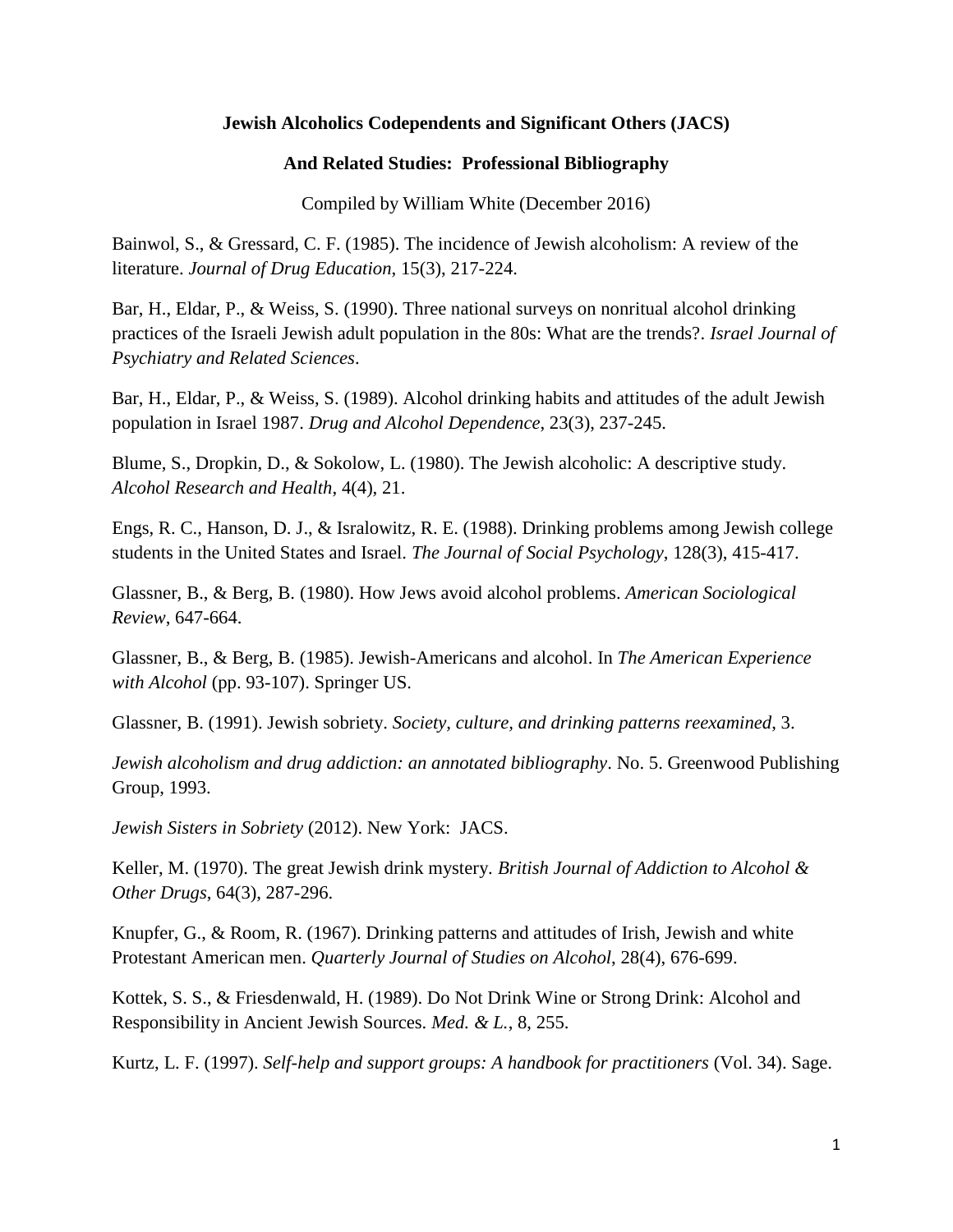Master, L. (1989). Jewish experiences of alcoholics anonymous. *Smith College Studies in Social Work*, 59(2), 183-199.

Michalak, L., Trocki, K., & Bond, J. (2007). Religion and alcohol in the US National Alcohol Survey: how important is religion for abstention and drinking?. *Drug and Alcohol Dependence*, 87(2), 268-280.

Neumark, Y., Rahav, G., & Teichman, M. 8c Hassin, D.(2001). Alcohol drinking patterns among Jewish and Arab men and women in Israel. *Journal of Studies on Alcohol*, 62(4), 443-447.

Novak, D. (1984). Alcohol and drug abuse in the perspective of Jewish tradition. *Judaism*, 33(2), 221.

Olitzky,, K.M. & Copans, S.A. (2009). *Twelve Jewish steps to recovery: A personal guide to turning from alcoholism and other addictions-drugs, food, gambling, sex*. Woodstock, VT: Jewish Lights Publishing.

Schmidt, W., & Popham, R. E. (1976). Impressions of Jewish alcoholics. *Journal of Studies on Alcohol*, 37(7), 931-939.

Snyder, C. R. (1958). *Alcohol and the Jews: A cultural study of drinking and sobriety*.

Snyder, C. R. (1962). Culture and Jewish sobriety: The ingroup-outgroup factor. *Society, Culture and Drinking Patterns*. New York: John Wiley and Sons.

Twerski, A. (ND). Are the Twelve Steps kosher? Posted at [http://www.williamwhitepapers.com/pr/Are%20the%20Twelve%20Steps%20Kosher%20Rabbi](http://www.williamwhitepapers.com/pr/Are%20the%20Twelve%20Steps%20Kosher%20Rabbi%20Abe%20Twerski.pdf) [%20Abe%20Twerski.pdf](http://www.williamwhitepapers.com/pr/Are%20the%20Twelve%20Steps%20Kosher%20Rabbi%20Abe%20Twerski.pdf)

Vex, S.L. & Blume, S.B. (2001). The JACS study I: Characteristics of a population of chemically dependent Jewish men and women. *Journal of Addictive Diseases*, 20(4), 71-89.

Waxman, A. (ND). A brief historical perspective on Jews, women and addiction. Posted at [http://www.williamwhitepapers.com/pr/Historical%20Perspective%20on%20Jews%20Women%](http://www.williamwhitepapers.com/pr/Historical%20Perspective%20on%20Jews%20Women%20and%20Addiction.pdf) [20and%20Addiction.pdf](http://www.williamwhitepapers.com/pr/Historical%20Perspective%20on%20Jews%20Women%20and%20Addiction.pdf)

Waxman, A. & Buchoz, D. (2004). A detailed history of JACS: 1979-2004. Accessed November 29, 2016 at<http://www.williamwhitepapers.com/pr/History%20of%20JACS%201979-2004.pdf>

Weiss, S. (1988). Primary prevention of excessive drinking and the Jewish culture—Preventive efforts in Israel 1984–1985. *Journal of Primary Prevention*, 8(4), 218-225.

White, W. (2013) The history of JACS (Jewish Alcoholics, Chemically Dependent Persons and Significant Others. An interview with David Buchholz. February 12, 2003. Posted at [http://www.williamwhitepapers.com/pr/History%20of%20JACS%20David%20Buchholz%20Int](http://www.williamwhitepapers.com/pr/History%20of%20JACS%20David%20Buchholz%20Interview.pdf) [erview.pdf](http://www.williamwhitepapers.com/pr/History%20of%20JACS%20David%20Buchholz%20Interview.pdf)